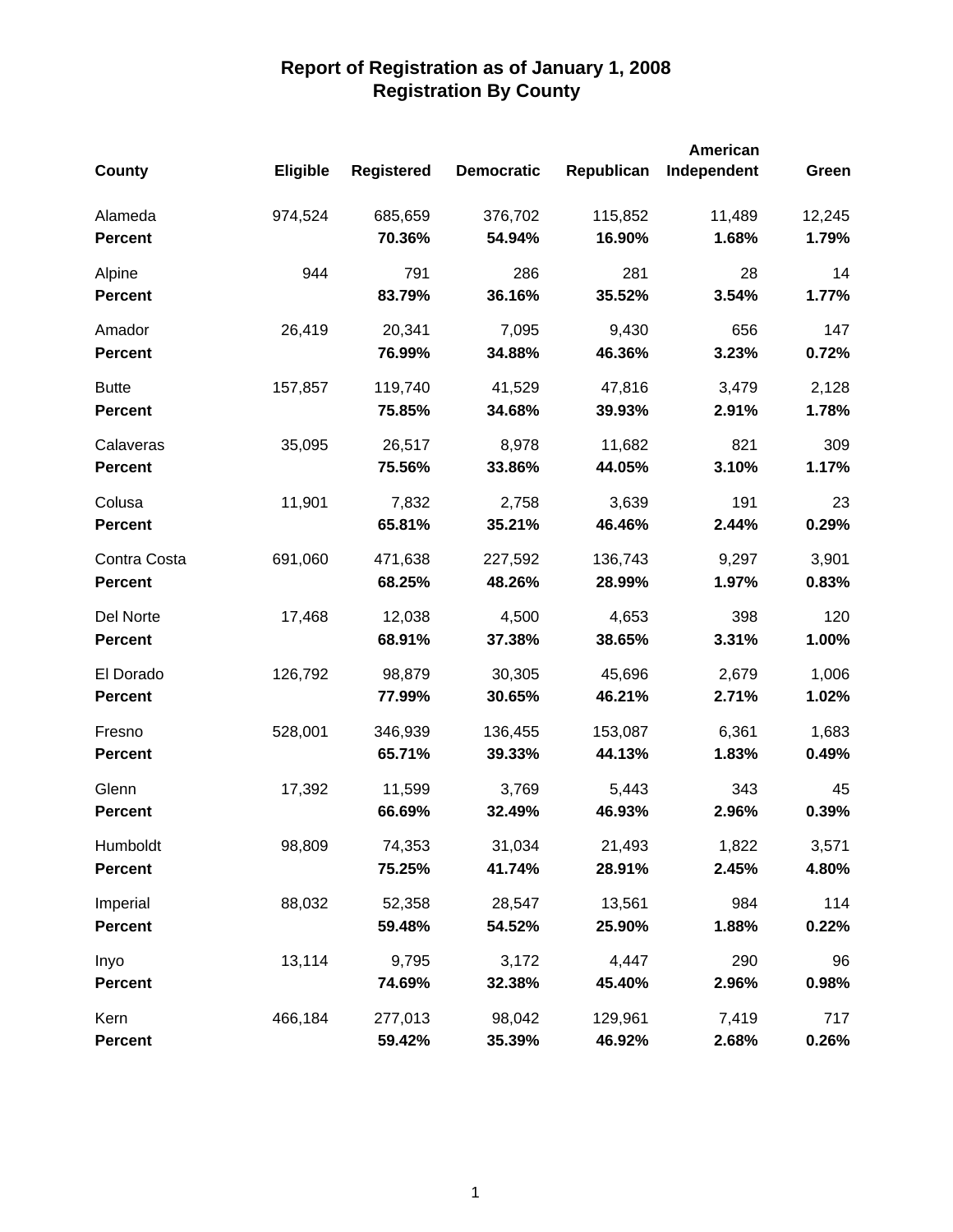|                |             | Peace and |       | <b>Decline to</b> |
|----------------|-------------|-----------|-------|-------------------|
| County         | Libertarian | Freedom   | Other | <b>State</b>      |
| Alameda        | 2,958       | 2,868     | 5,474 | 158,071           |
| <b>Percent</b> | 0.43%       | 0.42%     | 0.80% | 23.05%            |
| Alpine         | 6           | 1         | 2     | 173               |
| <b>Percent</b> | 0.76%       | 0.13%     | 0.25% | 21.87%            |
| Amador         | 143         | 32        | 104   | 2,734             |
| <b>Percent</b> | 0.70%       | 0.16%     | 0.51% | 13.44%            |
| <b>Butte</b>   | 878         | 510       | 960   | 22,440            |
| <b>Percent</b> | 0.73%       | 0.43%     | 0.80% | 18.74%            |
| Calaveras      | 321         | 60        | 106   | 4,240             |
| <b>Percent</b> | 1.21%       | 0.23%     | 0.40% | 15.99%            |
| Colusa         | 24          | 24        | 17    | 1,156             |
| <b>Percent</b> | 0.31%       | 0.31%     | 0.22% | 14.76%            |
| Contra Costa   | 2,117       | 1,060     | 3,401 | 87,527            |
| <b>Percent</b> | 0.45%       | 0.22%     | 0.72% | 18.56%            |
| Del Norte      | 69          | 45        | 118   | 2,135             |
| <b>Percent</b> | 0.57%       | 0.37%     | 0.98% | 17.74%            |
| El Dorado      | 672         | 250       | 665   | 17,606            |
| <b>Percent</b> | 0.68%       | 0.25%     | 0.67% | 17.81%            |
| Fresno         | 1,263       | 746       | 3,518 | 43,826            |
| <b>Percent</b> | 0.36%       | 0.22%     | 1.01% | 12.63%            |
| Glenn          | 37          | 36        | 35    | 1,891             |
| <b>Percent</b> | 0.32%       | 0.31%     | 0.30% | 16.30%            |
| Humboldt       | 640         | 261       | 245   | 15,287            |
| <b>Percent</b> | 0.86%       | 0.35%     | 0.33% | 20.56%            |
| Imperial       | 158         | 224       | 347   | 8,423             |
| <b>Percent</b> | 0.30%       | 0.43%     | 0.66% | 16.09%            |
| Inyo           | 66          | 23        | 58    | 1,643             |
| <b>Percent</b> | 0.67%       | 0.23%     | 0.59% | 16.77%            |
| Kern           | 1,287       | 583       | 565   | 38,439            |
| <b>Percent</b> | 0.46%       | 0.21%     | 0.20% | 13.88%            |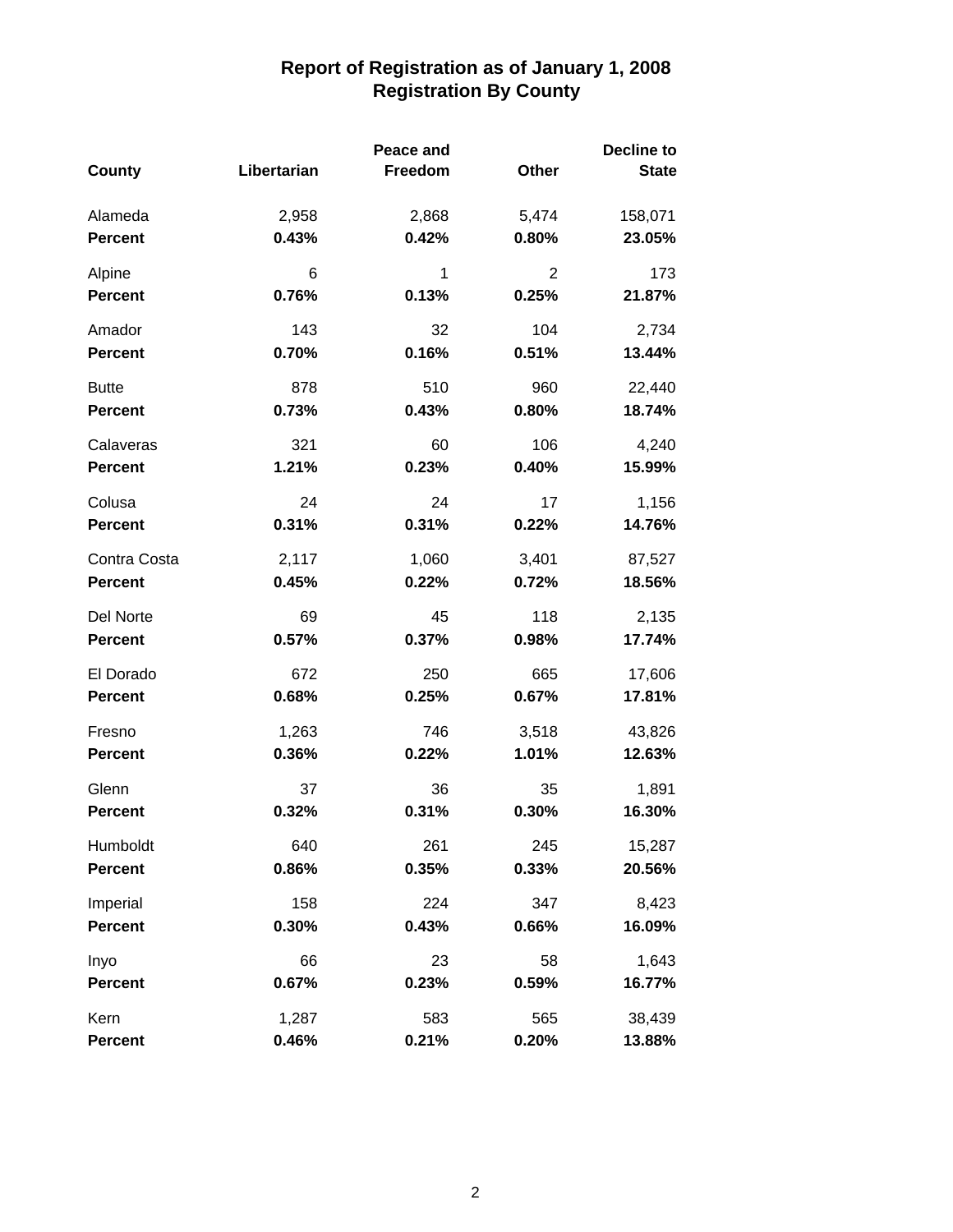| County         | <b>Eligible</b> | <b>Registered</b> | <b>Democratic</b> | Republican | American<br>Independent | Green  |
|----------------|-----------------|-------------------|-------------------|------------|-------------------------|--------|
| Kings          | 76,241          | 45,489            | 16,685            | 21,671     | 914                     | 105    |
| <b>Percent</b> |                 | 59.66%            | 36.68%            | 47.64%     | 2.01%                   | 0.23%  |
| Lake           | 46,454          | 32,354            | 13,904            | 10,075     | 1,053                   | 414    |
| <b>Percent</b> |                 | 69.65%            | 42.97%            | 31.14%     | 3.25%                   | 1.28%  |
| Lassen         | 18,082          | 13,511            | 3,935             | 6,362      | 597                     | 57     |
| <b>Percent</b> |                 | 74.72%            | 29.12%            | 47.09%     | 4.42%                   | 0.42%  |
| Los Angeles    | 5,710,360       | 3,951,957         | 1,975,000         | 1,026,092  | 68,762                  | 24,896 |
| <b>Percent</b> |                 | 69.21%            | 49.98%            | 25.96%     | 1.74%                   | 0.63%  |
| Madera         | 81,851          | 49,558            | 16,757            | 23,935     | 1,101                   | 221    |
| <b>Percent</b> |                 | 60.55%            | 33.81%            | 48.30%     | 2.22%                   | 0.45%  |
| Marin          | 179,743         | 141,013           | 73,917            | 30,769     | 2,574                   | 3,084  |
| <b>Percent</b> |                 | 78.45%            | 52.42%            | 21.82%     | 1.83%                   | 2.19%  |
| Mariposa       | 14,288          | 11,030            | 3,469             | 5,105      | 364                     | 134    |
| <b>Percent</b> |                 | 77.20%            | 31.45%            | 46.28%     | 3.30%                   | 1.21%  |
| Mendocino      | 61,701          | 46,005            | 21,379            | 11,283     | 1,251                   | 2,138  |
| <b>Percent</b> |                 | 74.56%            | 46.47%            | 24.53%     | 2.72%                   | 4.65%  |
| Merced         | 137,941         | 87,726            | 39,530            | 34,912     | 1,735                   | 271    |
| <b>Percent</b> |                 | 63.60%            | 45.06%            | 39.80%     | 1.98%                   | 0.31%  |
| Modoc          | 6,956           | 5,167             | 1,514             | 2,592      | 178                     | 26     |
| <b>Percent</b> |                 | 74.28%            | 29.30%            | 50.16%     | 3.44%                   | 0.50%  |
| Mono           | 9,798           | 6,610             | 2,074             | 2,509      | 199                     | 110    |
| <b>Percent</b> |                 | 67.46%            | 31.38%            | 37.96%     | 3.01%                   | 1.66%  |
| Monterey       | 230,842         | 139,862           | 67,829            | 41,911     | 2,778                   | 1,192  |
| <b>Percent</b> |                 | 60.59%            | 48.50%            | 29.97%     | 1.99%                   | 0.85%  |
| Napa           | 90,498          | 65,269            | 30,228            | 20,030     | 1,612                   | 849    |
| <b>Percent</b> |                 | 72.12%            | 46.31%            | 30.69%     | 2.47%                   | 1.30%  |
| Nevada         | 74,894          | 58,172            | 19,092            | 24,748     | 1,565                   | 1,302  |
| <b>Percent</b> |                 | 77.67%            | 32.82%            | 42.54%     | 2.69%                   | 2.24%  |
| Orange         | 1,839,458       | 1,532,584         | 465,757           | 714,838    | 32,026                  | 8,139  |
| <b>Percent</b> |                 | 83.32%            | 30.39%            | 46.64%     | 2.09%                   | 0.53%  |
| Placer         | 235,223         | 179,197           | 51,430            | 90,663     | 3,794                   | 1,353  |
| <b>Percent</b> |                 | 76.18%            | 28.70%            | 50.59%     | 2.12%                   | 0.76%  |
| Plumas         | 15,851          | 12,814            | 4,291             | 5,569      | 445                     | 100    |
| <b>Percent</b> |                 | 80.84%            | 33.49%            | 43.46%     | 3.47%                   | 0.78%  |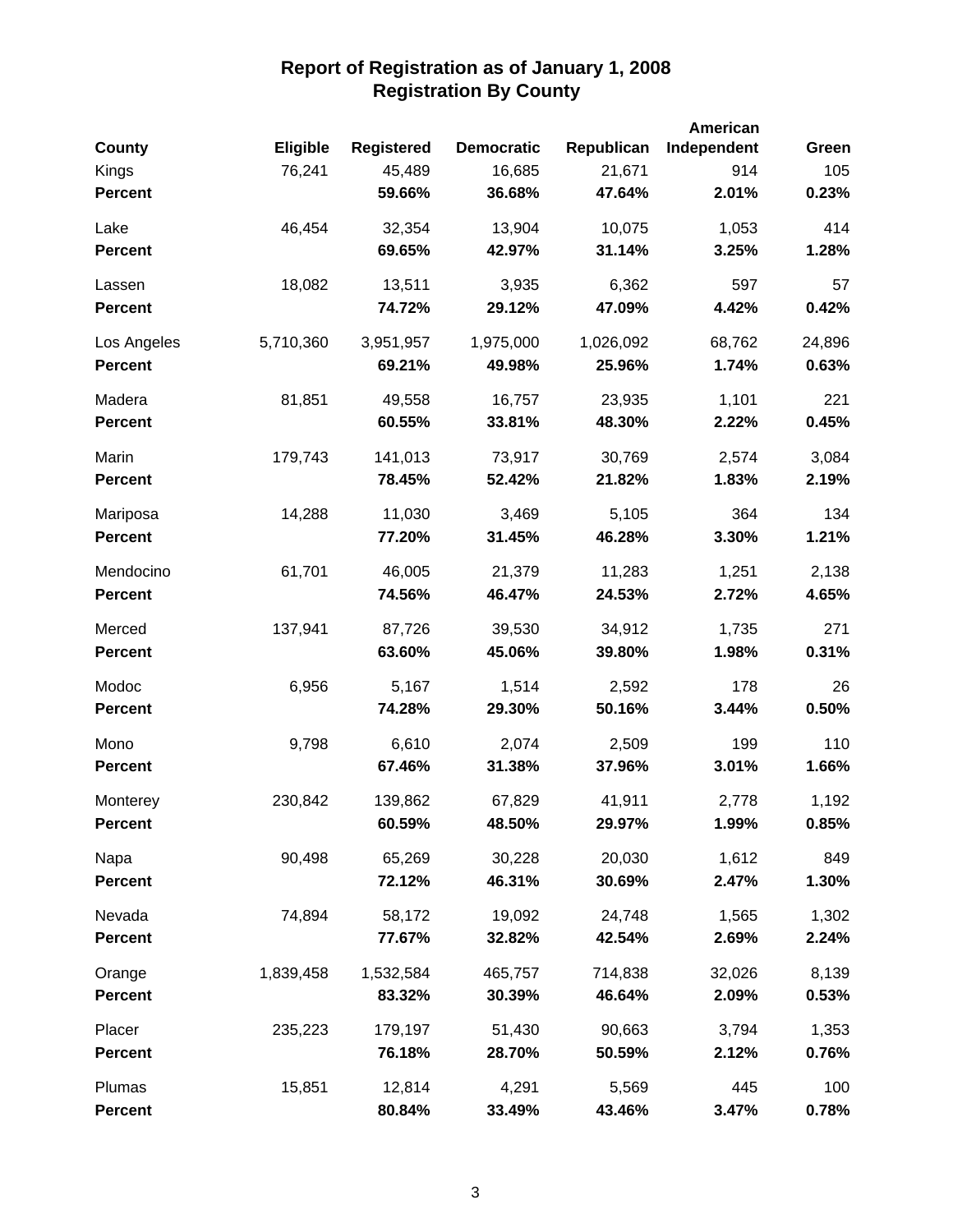|                |             | Peace and |        | Decline to   |
|----------------|-------------|-----------|--------|--------------|
| County         | Libertarian | Freedom   | Other  | <b>State</b> |
| Kings          | 149         | 36        | 380    | 5,549        |
| <b>Percent</b> | 0.33%       | 0.08%     | 0.84%  | 12.20%       |
| Lake           | 212         | 129       | 79     | 6,488        |
| <b>Percent</b> | 0.66%       | 0.40%     | 0.24%  | 20.05%       |
| Lassen         | 81          | 27        | 61     | 2,391        |
| <b>Percent</b> | 0.60%       | 0.20%     | 0.45%  | 17.70%       |
| Los Angeles    | 18,413      | 23,296    | 31,660 | 783,838      |
| <b>Percent</b> | 0.47%       | 0.59%     | 0.80%  | 19.83%       |
| Madera         | 211         | 94        | 244    | 6,995        |
| <b>Percent</b> | 0.43%       | 0.19%     | 0.49%  | 14.11%       |
| Marin          | 751         | 288       | 470    | 29,160       |
| <b>Percent</b> | 0.53%       | 0.20%     | 0.33%  | 20.68%       |
| Mariposa       | 72          | 23        | 113    | 1,750        |
| <b>Percent</b> | 0.65%       | 0.21%     | 1.02%  | 15.87%       |
| Mendocino      | 367         | 243       | 272    | 9,072        |
| <b>Percent</b> | 0.80%       | 0.53%     | 0.59%  | 19.72%       |
| Merced         | 233         | 186       | 166    | 10,693       |
| <b>Percent</b> | 0.27%       | 0.21%     | 0.19%  | 12.19%       |
| Modoc          | 33          | 6         | 5      | 813          |
| <b>Percent</b> | 0.64%       | 0.12%     | 0.10%  | 15.73%       |
| Mono           | 69          | 23        | 4      | 1,622        |
| <b>Percent</b> | 1.04%       | 0.35%     | 0.06%  | 24.54%       |
| Monterey       | 575         | 374       | 369    | 24,834       |
| Percent        | $0.41\%$    | 0.27%     | 0.26%  | 17.76%       |
| Napa           | 363         | 155       | 464    | 11,568       |
| <b>Percent</b> | 0.56%       | 0.24%     | 0.71%  | 17.72%       |
| Nevada         | 448         | 124       | 227    | 10,666       |
| <b>Percent</b> | 0.77%       | 0.21%     | 0.39%  | 18.34%       |
| Orange         | 10,499      | 4,174     | 7,200  | 289,951      |
| <b>Percent</b> | 0.69%       | 0.27%     | 0.47%  | 18.92%       |
| Placer         | 1,203       | 240       | 410    | 30,104       |
| <b>Percent</b> | 0.67%       | 0.13%     | 0.23%  | 16.80%       |
| Plumas         | 89          | 29        | 26     | 2,265        |
| <b>Percent</b> | 0.69%       | 0.23%     | 0.20%  | 17.68%       |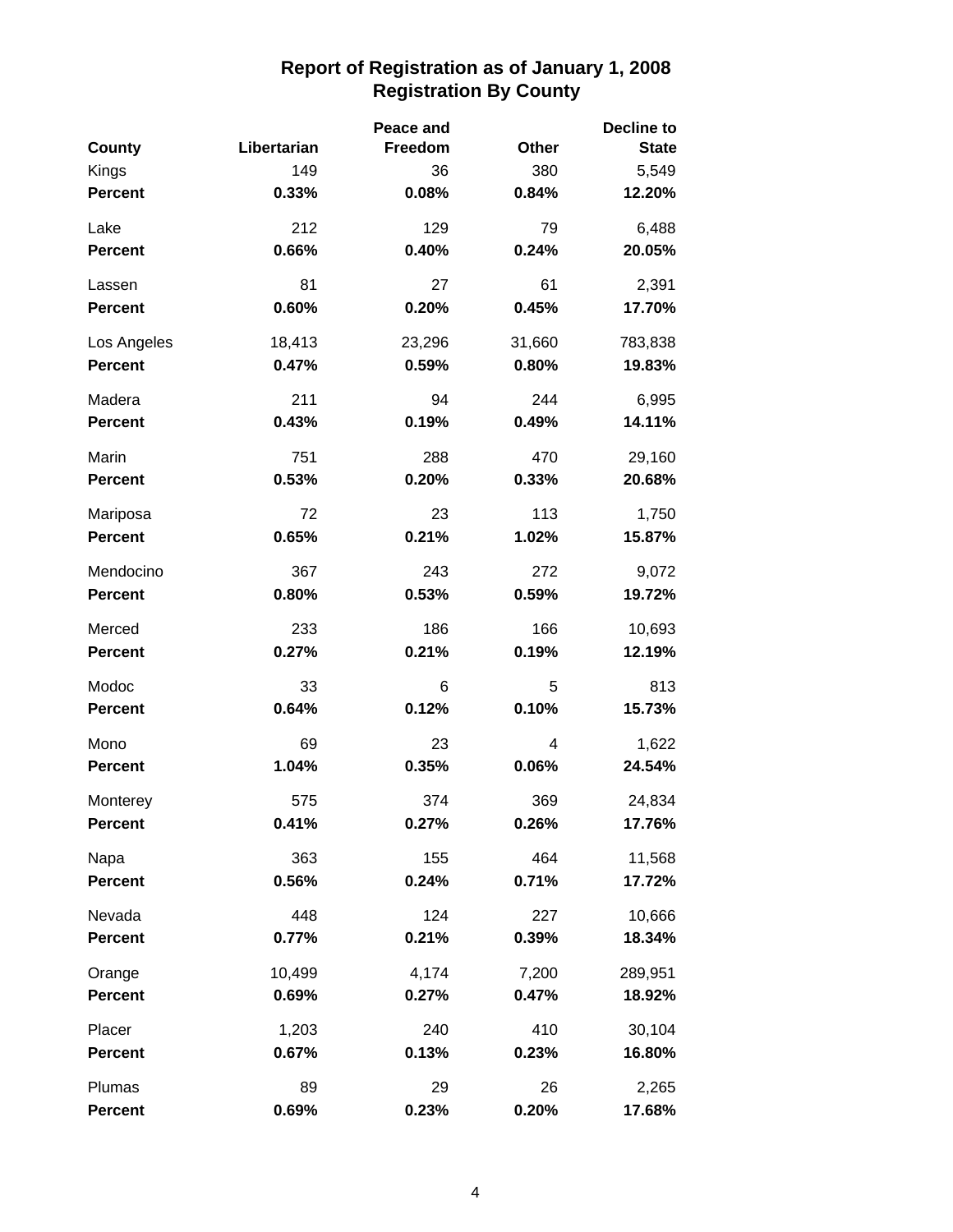|                 |           |                   |                   |            | American    |        |
|-----------------|-----------|-------------------|-------------------|------------|-------------|--------|
| County          | Eligible  | <b>Registered</b> | <b>Democratic</b> | Republican | Independent | Green  |
| Riverside       | 1,266,508 | 719,642           | 249,787           | 319,319    | 17,793      | 2,545  |
| <b>Percent</b>  |           | 56.82%            | 34.71%            | 44.37%     | 2.47%       | 0.35%  |
| Sacramento      | 921,497   | 601,610           | 257,997           | 202,907    | 14,303      | 5,166  |
| <b>Percent</b>  |           | 65.29%            | 42.88%            | 33.73%     | 2.38%       | 0.86%  |
| San Benito      | 34,062    | 23,311            | 10,497            | 7,761      | 546         | 145    |
| <b>Percent</b>  |           | 68.44%            | 45.03%            | 33.29%     | 2.34%       | 0.62%  |
| San Bernardino  | 1,213,163 | 723,682           | 271,860           | 299,544    | 19,249      | 2,899  |
| <b>Percent</b>  |           | 59.65%            | 37.57%            | 41.39%     | 2.66%       | 0.40%  |
| San Diego       | 2,024,457 | 1,279,566         | 440,568           | 498,525    | 30,914      | 8,172  |
| <b>Percent</b>  |           | 63.21%            | 34.43%            | 38.96%     | 2.42%       | 0.64%  |
| San Francisco   | 591,671   | 409,200           | 223,346           | 43,122     | 6,574       | 11,140 |
| <b>Percent</b>  |           | 69.16%            | 54.58%            | 10.54%     | 1.61%       | 2.72%  |
| San Joaquin     | 407,101   | 241,483           | 102,099           | 96,983     | 4,723       | 827    |
| <b>Percent</b>  |           | 59.32%            | 42.28%            | 40.16%     | 1.96%       | 0.34%  |
| San Luis Obispo | 191,185   | 144,372           | 50,850            | 60,582     | 3,521       | 1,773  |
| <b>Percent</b>  |           | 75.51%            | 35.22%            | 41.96%     | 2.44%       | 1.23%  |
| San Mateo       | 474,108   | 351,559           | 174,833           | 83,109     | 6,621       | 3,417  |
| <b>Percent</b>  |           | 74.15%            | 49.73%            | 23.64%     | 1.88%       | 0.97%  |
| Santa Barbara   | 274,053   | 178,716           | 72,698            | 62,397     | 3,802       | 2,127  |
| <b>Percent</b>  |           | 65.21%            | 40.68%            | 34.91%     | 2.13%       | 1.19%  |
| Santa Clara     | 1,100,561 | 679,729           | 306,755           | 180,163    | 12,099      | 4,920  |
| <b>Percent</b>  |           | 61.76%            | 45.13%            | 26.51%     | 1.78%       | 0.72%  |
| Santa Cruz      | 177,364   | 133,909           | 71,407            | 26,746     | 2,414       | 4,076  |
| <b>Percent</b>  |           | 75.50%            | 53.33%            | 19.97%     | 1.80%       | 3.04%  |
| Shasta          | 130,450   | 88,681            | 26,469            | 43,122     | 2,604       | 514    |
| <b>Percent</b>  |           | 67.98%            | 29.85%            | 48.63%     | 2.94%       | 0.58%  |
| Sierra          | 2,537     | 2,259             | 709               | 966        | 88          | 27     |
| <b>Percent</b>  |           | 89.04%            | 31.39%            | 42.76%     | 3.90%       | 1.20%  |
| Siskiyou        | 33,572    | 25,379            | 8,922             | 10,603     | 869         | 228    |
| <b>Percent</b>  |           | 75.60%            | 35.16%            | 41.78%     | 3.42%       | 0.90%  |
| Solano          | 269,920   | 166,812           | 81,304            | 47,054     | 3,633       | 848    |
| <b>Percent</b>  |           | 61.80%            | 48.74%            | 28.21%     | 2.18%       | 0.51%  |
| Sonoma          | 329,865   | 229,668           | 116,718           | 57,795     | 4,703       | 5,529  |
| <b>Percent</b>  |           | 69.62%            | 50.82%            | 25.16%     | 2.05%       | 2.41%  |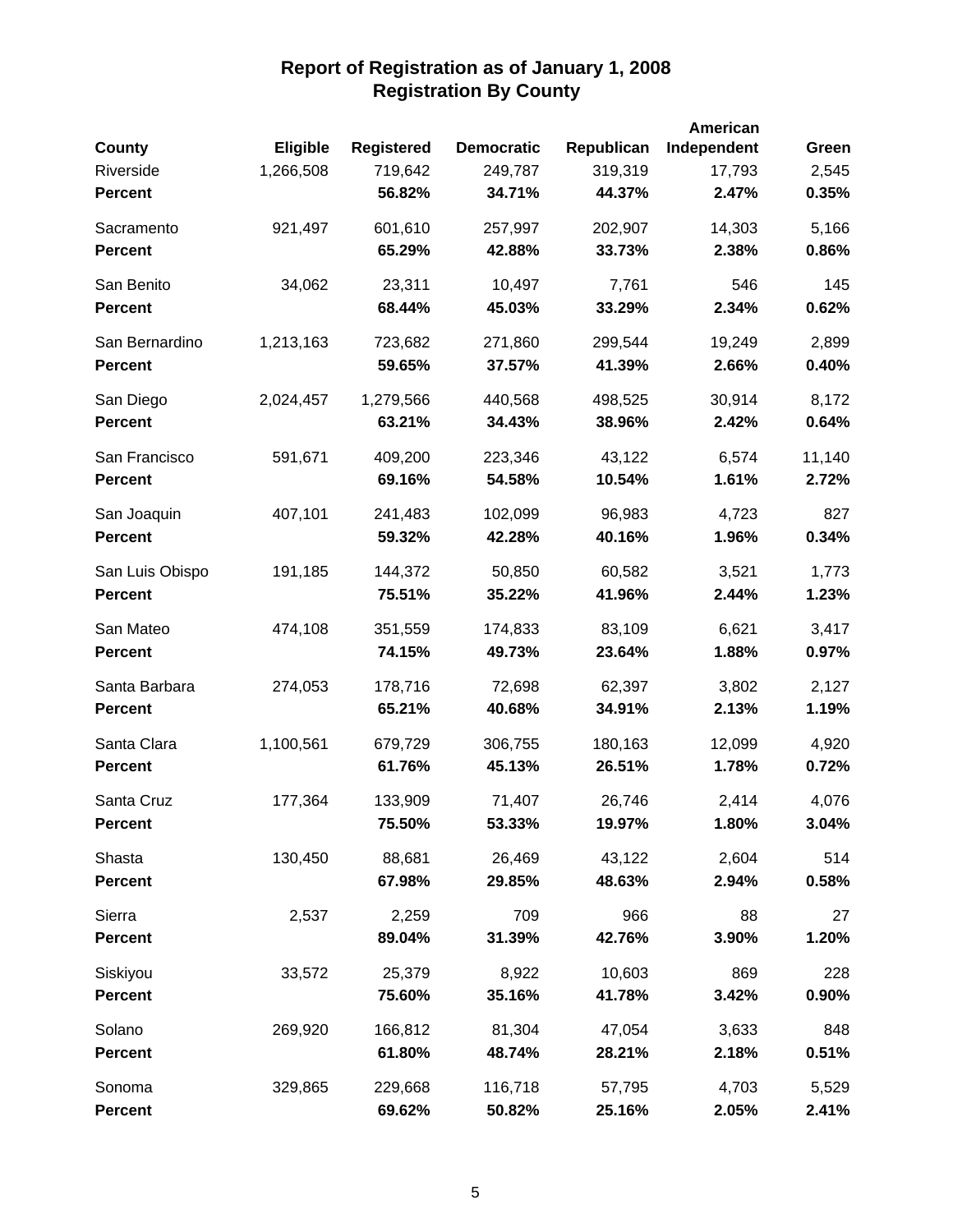|                 |             | Peace and |       | Decline to   |
|-----------------|-------------|-----------|-------|--------------|
| <b>County</b>   | Libertarian | Freedom   | Other | <b>State</b> |
| Riverside       | 3,450       | 1,973     | 5,061 | 119,714      |
| <b>Percent</b>  | 0.48%       | 0.27%     | 0.70% | 16.64%       |
| Sacramento      | 2,982       | 3,593     | 1,675 | 112,987      |
| <b>Percent</b>  | 0.50%       | 0.60%     | 0.28% | 18.78%       |
| San Benito      | 111         | 62        | 94    | 4,095        |
| <b>Percent</b>  | 0.48%       | 0.27%     | 0.40% | 17.57%       |
| San Bernardino  | 3,482       | 2,468     | 4,017 | 120,163      |
| <b>Percent</b>  | 0.48%       | 0.34%     | 0.56% | 16.60%       |
| San Diego       | 8,113       | 2,922     | 8,521 | 281,831      |
| <b>Percent</b>  | 0.63%       | 0.23%     | 0.67% | 22.03%       |
| San Francisco   | 2,185       | 1,517     | 1,017 | 120,299      |
| <b>Percent</b>  | 0.53%       | 0.37%     | 0.25% | 29.40%       |
| San Joaquin     | 829         | 714       | 1,691 | 33,617       |
| <b>Percent</b>  | 0.34%       | 0.30%     | 0.70% | 13.92%       |
| San Luis Obispo | 954         | 277       | 1,726 | 24,689       |
| <b>Percent</b>  | 0.66%       | 0.19%     | 1.20% | 17.10%       |
| San Mateo       | 1,594       | 843       | 1,215 | 79,927       |
| <b>Percent</b>  | 0.45%       | 0.24%     | 0.35% | 22.74%       |
| Santa Barbara   | 1,062       | 383       | 1,947 | 34,300       |
| <b>Percent</b>  | 0.59%       | 0.21%     | 1.09% | 19.19%       |
| Santa Clara     | 3,757       | 1,665     | 1,960 | 168,410      |
| <b>Percent</b>  | 0.55%       | 0.24%     | 0.29% | 24.78%       |
| Santa Cruz      | 1,148       | 416       | 1,118 | 26,584       |
| <b>Percent</b>  | 0.86%       | 0.31%     | 0.83% | 19.85%       |
| Shasta          | 560         | 234       | 258   | 14,920       |
| <b>Percent</b>  | 0.63%       | 0.26%     | 0.29% | 16.82%       |
| Sierra          | 24          | 5         | 31    | 409          |
| <b>Percent</b>  | 1.06%       | 0.22%     | 1.37% | 18.11%       |
| Siskiyou        | 242         | 64        | 67    | 4,384        |
| <b>Percent</b>  | 0.95%       | 0.25%     | 0.26% | 17.27%       |
| Solano          | 662         | 357       | 940   | 32,014       |
| <b>Percent</b>  | 0.40%       | 0.21%     | 0.56% | 19.19%       |
| Sonoma          | 1,381       | 618       | 1,332 | 41,592       |
| <b>Percent</b>  | 0.60%       | 0.27%     | 0.58% | 18.11%       |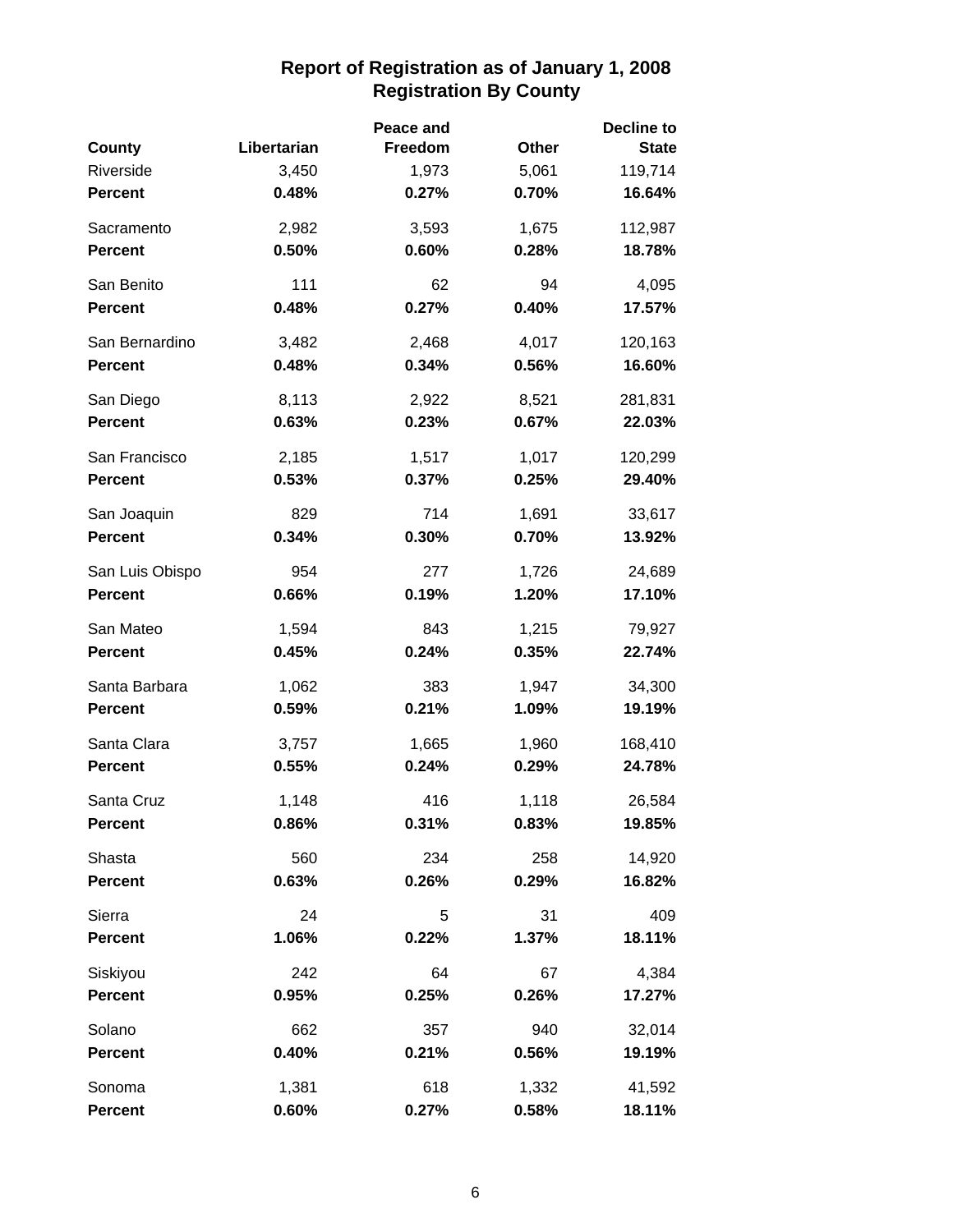|                    |            |                   |                   |            | American    |         |
|--------------------|------------|-------------------|-------------------|------------|-------------|---------|
| <b>County</b>      | Eligible   | <b>Registered</b> | <b>Democratic</b> | Republican | Independent | Green   |
| <b>Stanislaus</b>  | 319,903    | 209,212           | 84,174            | 85,864     | 4,919       | 844     |
| <b>Percent</b>     |            | 65.40%            | 40.23%            | 41.04%     | 2.35%       | 0.40%   |
| Sutter             | 59,847     | 38,464            | 12,459            | 18,747     | 910         | 120     |
| <b>Percent</b>     |            | 64.27%            | 32.39%            | 48.74%     | 2.37%       | 0.31%   |
| Tehama             | 42,562     | 28,415            | 9,433             | 12,811     | 1,176       | 128     |
| <b>Percent</b>     |            | 66.76%            | 33.20%            | 45.09%     | 4.14%       | 0.45%   |
| Trinity            | 10,705     | 7,960             | 2,846             | 3,048      | 292         | 133     |
| <b>Percent</b>     |            | 74.36%            | 35.75%            | 38.29%     | 3.67%       | 1.67%   |
| Tulare             | 238,275    | 133,517           | 45,644            | 63,178     | 3,161       | 509     |
| <b>Percent</b>     |            | 56.03%            | 34.19%            | 47.32%     | 2.37%       | 0.38%   |
| Tuolumne           | 38,158     | 31,306            | 11,170            | 13,650     | 951         | 280     |
| <b>Percent</b>     |            | 82.04%            | 35.68%            | 43.60%     | 3.04%       | 0.89%   |
| Ventura            | 518,448    | 378,501           | 145,115           | 147,431    | 7,869       | 2,792   |
| <b>Percent</b>     |            | 73.01%            | 38.34%            | 38.95%     | 2.08%       | 0.74%   |
| Yolo               | 129,004    | 88,790            | 41,497            | 24,300     | 1,865       | 1,350   |
| <b>Percent</b>     |            | 68.83%            | 46.74%            | 27.37%     | 2.10%       | 1.52%   |
| Yuba               | 45,083     | 27,493            | 9,355             | 11,322     | 1,072       | 166     |
| <b>Percent</b>     |            | 60.98%            | 34.03%            | 41.18%     | 3.90%       | 0.60%   |
| <b>State Total</b> | 22,927,832 | 15,537,046        | 6,636,067         | 5,197,897  | 323,876     | 131,185 |
| <b>Percent</b>     |            | 67.77%            | 42.71%            | 33.45%     | 2.08%       | 0.84%   |